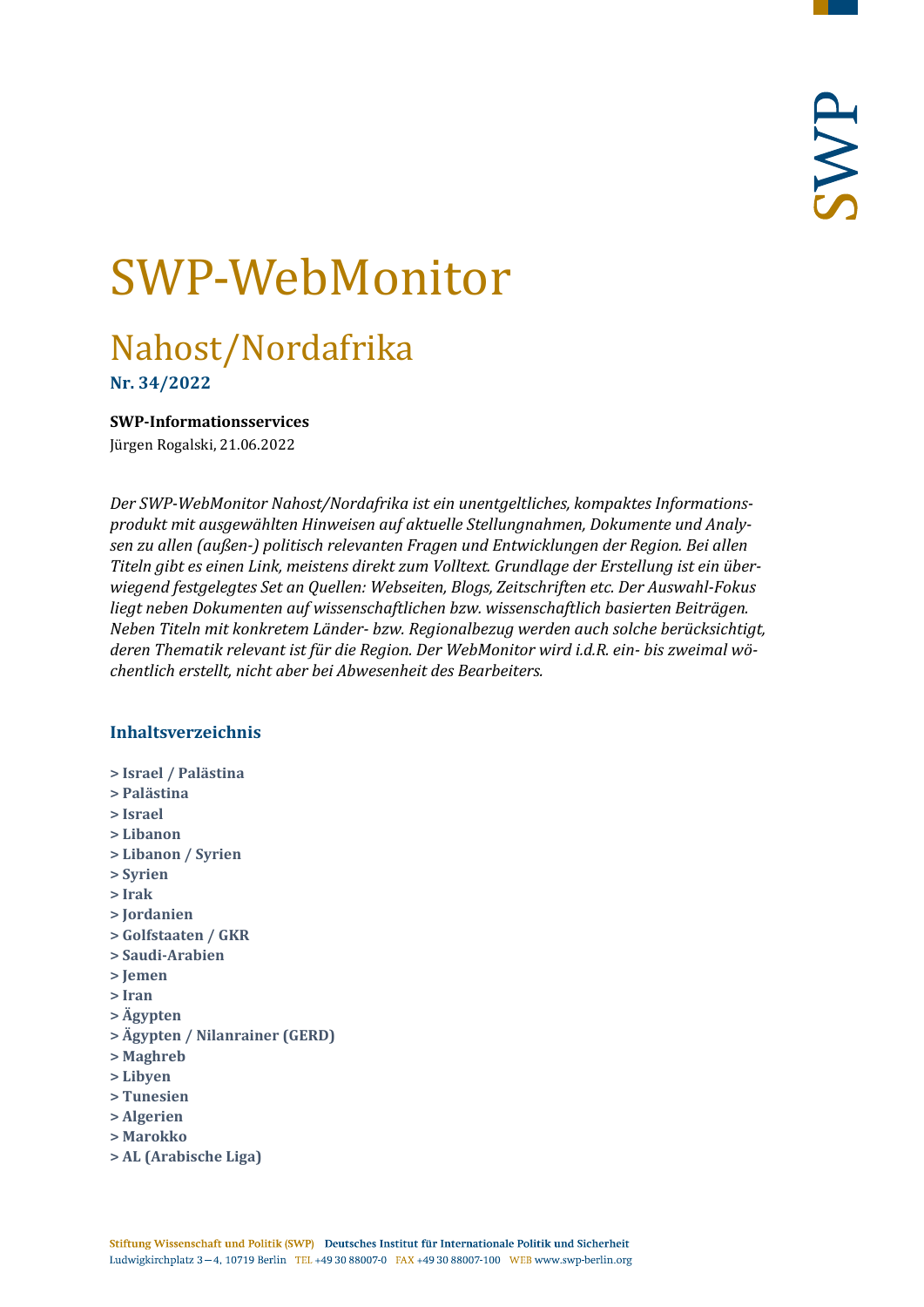- **> EU - [Mittelmeerraum / MENA-Region](#page-14-0)**
- **> EU - [Mittelmeerraum / MENA-Region / Afrika: Migrationspolitik / Flüchtlinge](#page-14-1)**
- **> USA - [MENA-Region](#page-14-2)**
- **[> Russland / Ukraine -](#page-14-3) MENA-Region**
- **[> Staat / Gesellschaft / politische Akteure \(MENA-Region\)](#page-14-4)**
- **[> Autoritäre Regime / soziale Medien \(allg./global\)](#page-15-0)**
- **[> Islamismus / Islamisten](#page-15-1)**
- **[> Terrorismus / Jihadismus / -bekämpfung](#page-15-2)**
- <span id="page-1-0"></span>**[> Coronavirus-Krise / COVID-19 \(allg./global\)](#page-16-0)**

#### **> Israel / Palästina**

At a conference held in Al-Bireh, the Palestinian leadership emphasized that Israel has no historical and religious connection to the Temple Mount and Jerusalem ITIC, 20.06.2022, 6 S. [https://www.terrorism-info.org.il/app/uploads/2022/06/E\\_095\\_22.pdf](https://www.terrorism-info.org.il/app/uploads/2022/06/E_095_22.pdf)

Jenin: Clashes Result in Three Palestinian Militants Killed, Others Injured Joe Truzman LWJ, 17.06.2022, ca. 2 S. [https://www.longwarjournal.org/archives/2022/06/jenin-clashes-result-in-three-palestinian-mil](https://www.longwarjournal.org/archives/2022/06/jenin-clashes-result-in-three-palestinian-militants-killed-others-injured.php)[itants-killed-others-injured.php](https://www.longwarjournal.org/archives/2022/06/jenin-clashes-result-in-three-palestinian-militants-killed-others-injured.php)

>>>

Israel adds 2,000 work permits for Gaza Palestinians Danny Zaken Al Monitor, 17.06.2022, ca. 2 S. [https://www.al-monitor.com/originals/2022/06/israel-adds-2000-work-permits-gaza](https://www.al-monitor.com/originals/2022/06/israel-adds-2000-work-permits-gaza-palestinians)[palestinians](https://www.al-monitor.com/originals/2022/06/israel-adds-2000-work-permits-gaza-palestinians)

**تحولات نضال فلسطینیي 48 ما بین القضایا "القومیة" والمواطنة الإسرائیلیة ھنیدة غانم** Al Jazeera Centre for Studies, 19.06.2022, 15 S. <https://tinyurl.com/5n75cxwb>

<span id="page-1-1"></span>*[Zurück zum Inhaltsverzeichnis](#page-0-0)*

#### **> Palästina**

Hidden Hunger: Micronutrient Deficiencies in the West Bank and Gaza The World Bank, 20.06.2022, ca. 2 S. + Links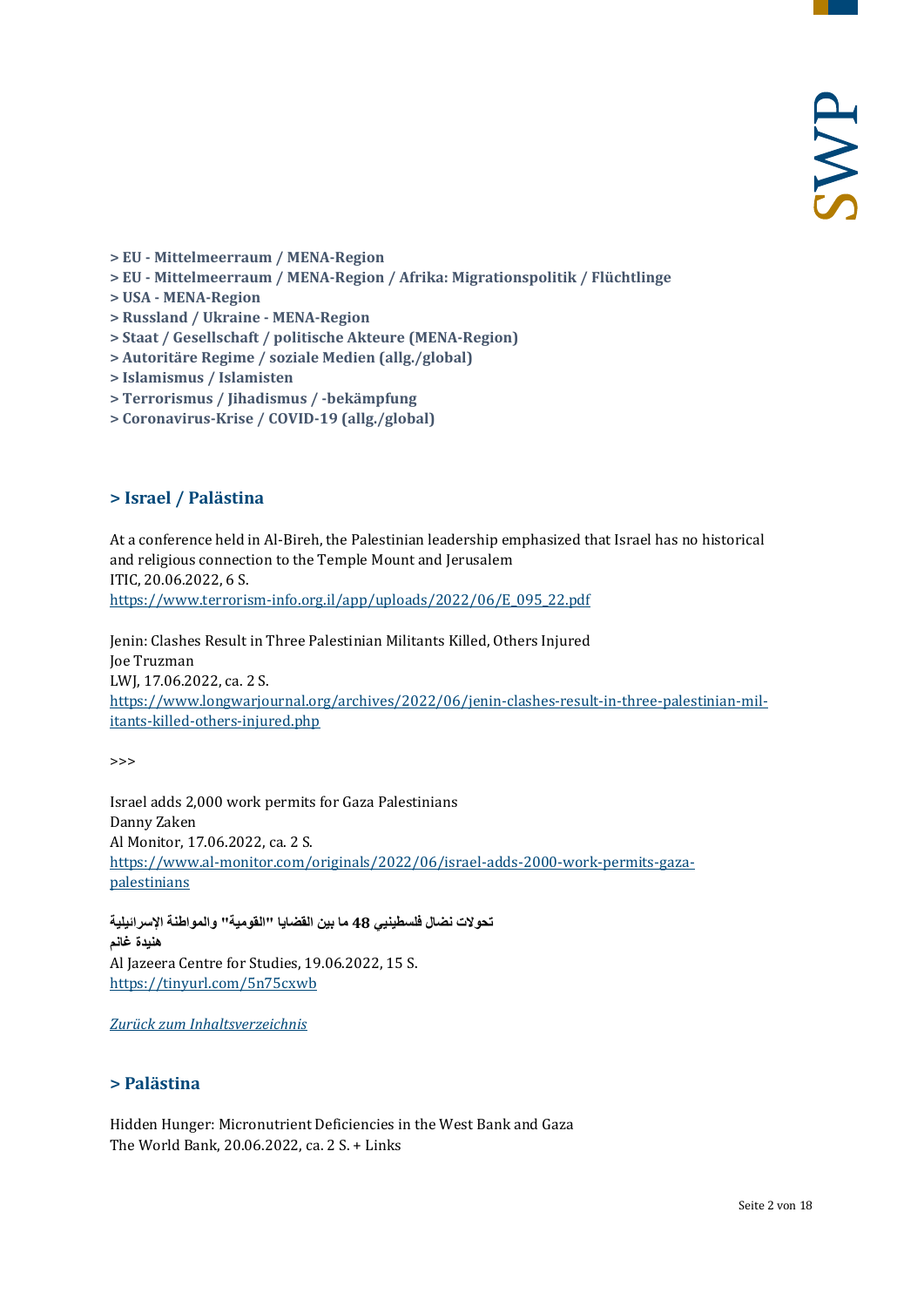[https://www.worldbank.org/en/news/feature/2022/06/20/hidden-hunger-micronutrient-defi](https://www.worldbank.org/en/news/feature/2022/06/20/hidden-hunger-micronutrient-deficiencies-in-the-west-bank-and-gaza)[ciencies-in-the-west-bank-and-gaza](https://www.worldbank.org/en/news/feature/2022/06/20/hidden-hunger-micronutrient-deficiencies-in-the-west-bank-and-gaza)

>>>

Hamas' use of excessive force to displace Bedouins angers Gazans Al Monitor, 20.06.2022, ca. 2 S. [https://www.al-monitor.com/originals/2022/06/hamas-use-excessive-force-displace-bedouins](https://www.al-monitor.com/originals/2022/06/hamas-use-excessive-force-displace-bedouins-angers-gazans)[angers-gazans](https://www.al-monitor.com/originals/2022/06/hamas-use-excessive-force-displace-bedouins-angers-gazans)

<span id="page-2-0"></span>*[Zurück zum Inhaltsverzeichnis](#page-0-0)*

#### **> Israel**

Egyptian delegation arrives in Israel as part of the QIZ agreement between Israel, Egypt, and the United States [Qualified Industrial Zone (QIZ)] MFA Israel, 20.06.2022 <https://www.gov.il/en/departments/news/an-egyptian-delegation-arrived-in-israel>

President Herzog speaks with Turkish President Recep Tayyip Erdoğan MFA Israel, 19.06.2022 [https://www.gov.il/en/departments/news/president-herzog-speaks-with-turkish-president-re](https://www.gov.il/en/departments/news/president-herzog-speaks-with-turkish-president-recep-tayyip-erdogan-19-jun-2022)[cep-tayyip-erdogan-19-jun-2022](https://www.gov.il/en/departments/news/president-herzog-speaks-with-turkish-president-recep-tayyip-erdogan-19-jun-2022)

>>>

**Israel dissolves parliament, declares new elections in October** Rina Bassist Al Monitor, 20.06.2022, ca. 2 S. [https://www.al-monitor.com/originals/2022/06/israel-dissolves-parliament-declares-new-elec](https://www.al-monitor.com/originals/2022/06/israel-dissolves-parliament-declares-new-elections-october)[tions-october](https://www.al-monitor.com/originals/2022/06/israel-dissolves-parliament-declares-new-elections-october)

**Behind the Dissolution of the Knesset - Explainer** Assaf Shapira IDI, 20.06.2022, ca. 2 S. <https://en.idi.org.il/articles/39152>

**The Bennett-Lapid coalition is still holding on, but Israel can't seem to let go of Bibi** Noga Tarnopolsky Atlantic Council, 17.06.2022, ca. 2 S. [https://www.atlanticcouncil.org/blogs/menasource/the-bennett-lapid-coalition-is-still-holding](https://www.atlanticcouncil.org/blogs/menasource/the-bennett-lapid-coalition-is-still-holding-on-but-israel-cant-seem-to-let-go-of-bibi/)[on-but-israel-cant-seem-to-let-go-of-bibi/](https://www.atlanticcouncil.org/blogs/menasource/the-bennett-lapid-coalition-is-still-holding-on-but-israel-cant-seem-to-let-go-of-bibi/)

>>>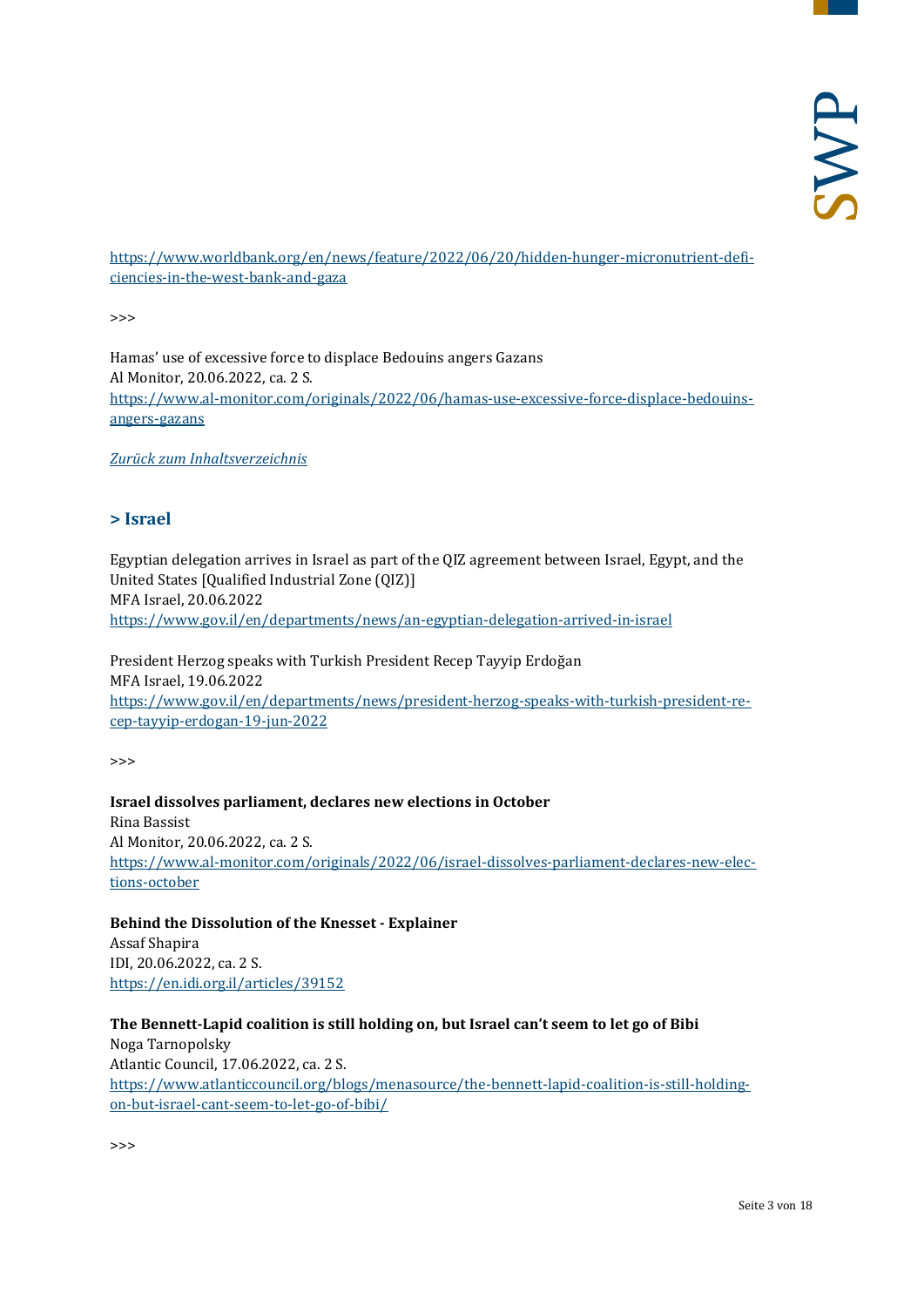#### **The Race to Electric Vehicles: Technology, US-China Rivalry, and Big Money**

Ariel Sobelman, Doron Myersdorf

"In recent years Israel has become a leading player in auto tech, and China is interested in Israeli developments in a field that is expected to assume a significant role in the rivalry between Washington and Beijing. Therefore, it is important for Israel to define a national strategy on the issue, in order to avoid unnecessary involvement in the inter-bloc clash. ..." INSS, 20.06.2022, 6 S.

<https://www.inss.org.il/wp-content/uploads/2022/06/No.-1612-1.pdf>

<span id="page-3-0"></span>*[Zurück zum Inhaltsverzeichnis](#page-0-0)*

# **> Libanon**

# **Secretary-General Notes Judgments by Special Tribunal for Lebanon in 2005 Beirut Attack** UN, 17.06.2022

<https://www.un.org/press/en/2022/sgsm21333.doc.htm> *Weitere Informationen/Dokumente:* <https://www.stl-tsl.org/en/the-cases/stl-11-01/filings-and-decisions>

#### Lebanon: Statement by the Spokesperson on the verdicts by the Special Tribunal EEAS, 19.06.2022 [https://www.eeas.europa.eu/eeas/lebanon-statement-spokesperson-verdicts-special-tribunal\\_en](https://www.eeas.europa.eu/eeas/lebanon-statement-spokesperson-verdicts-special-tribunal_en)

>>>

Energy Crisis: A New Dawn for Lebanon? Carole Nakhle LCPS, 21.06.2022, ca. 2 S. <https://www.lcps-lebanon.org/articles/details/4695/energy-crisis-a-new-dawn-for-lebanon>

Lebanon's fossil economy How oil fueled a gilded age and shaped today's crisis Zachary Davis Cuyler Synaps, 06.06.2022, ca. 5 S. <https://www.synaps.network/post/lebanon-oil-fossil-economy>

**ھل تنقذ خطة التعافي الاقتصادي لبنان من الغرق؟ا أیمن عمر** Al Jazeera Centre for Studies, 20.06.2022, 9 S. <https://tinyurl.com/y7dw8ma6>

**Hezbollah's Political Challenges following the Elections in Lebanon** Orna Mizrahi, Yoram Schweitzer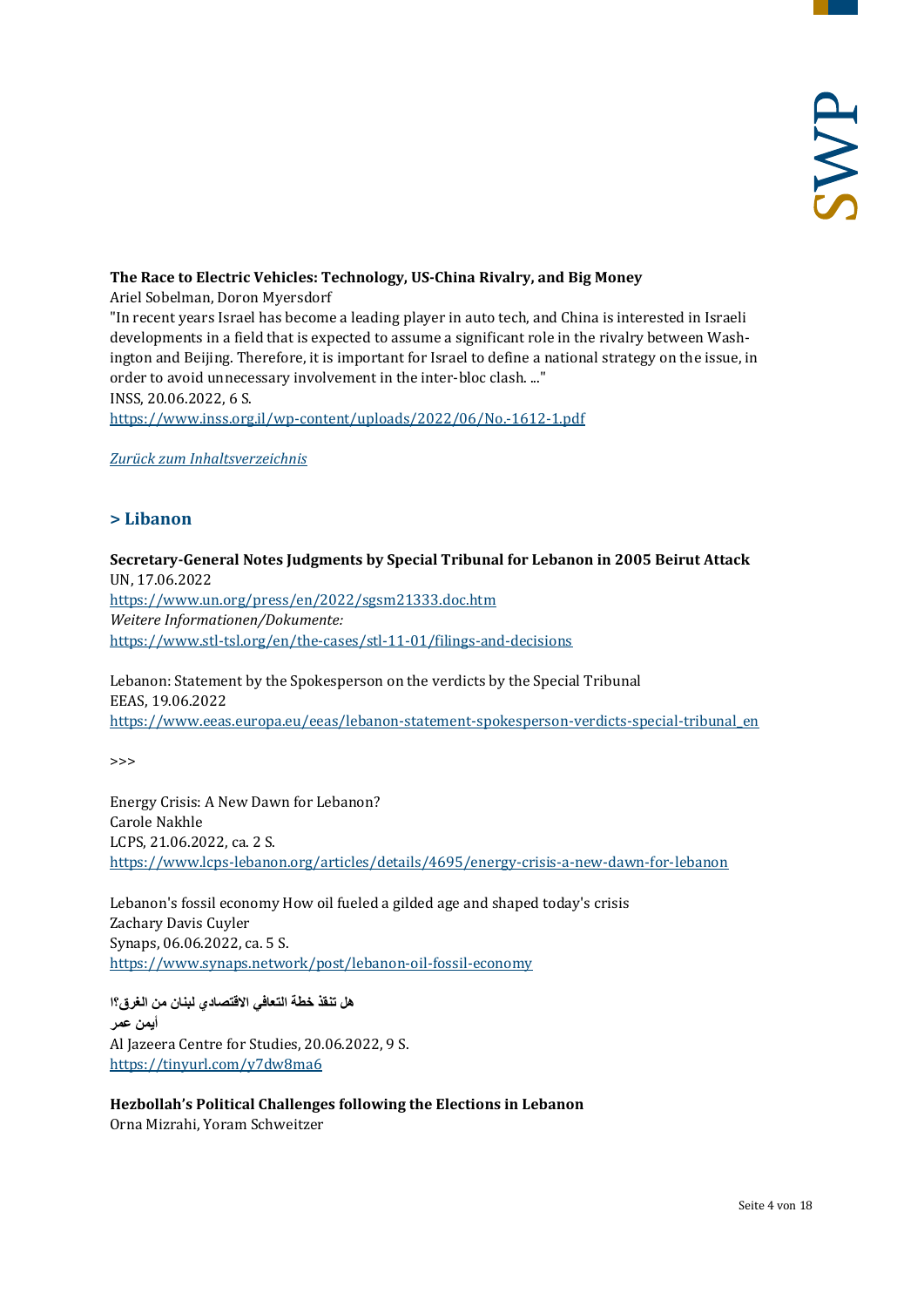"Although the Hezbollah camp was weakened in last month's Lebanese parliamentary elections, the opposition is weak and divided. Meantime, Hezbollah maintains its status and influence, seeking to play a significant role in the next government. ..." INSS, 19.06.2022, 5 S. <https://www.inss.org.il/wp-content/uploads/2022/06/No.-1610.pdf>

<span id="page-4-0"></span>*[Zurück zum Inhaltsverzeichnis](#page-0-0)*

# **> Libanon / Syrien**

Lebanese Elections: A Blow to Syrian Regime? Roger Asfar EPC, 17.06.2022, ca. 2 S. [https://epc.ae/en/details/featured/lebanese-elections-a-blow-to-syrian-regime-](https://epc.ae/en/details/featured/lebanese-elections-a-blow-to-syrian-regime)*Arab. Version:* <https://epcenter.ae/3OjhnIP>

<span id="page-4-1"></span>*[Zurück zum Inhaltsverzeichnis](#page-0-0)*

# **> Syrien**

**Urging Extension of Resolution on Cross-Border Humanitarian Assistance into Syria, Secretary-General Tells Security Council 'Our Aid is Reaching People in Need'** UNSC, 20.06.2022, ca. 3 S. <https://www.un.org/press/en/2022/sc14937.doc.htm> *Zum Hintergrund:* [https://www.securitycouncilreport.org/whatsinblue/2022/06/syria-humanitarian-briefing-and](https://www.securitycouncilreport.org/whatsinblue/2022/06/syria-humanitarian-briefing-and-consultations.php)[consultations.php](https://www.securitycouncilreport.org/whatsinblue/2022/06/syria-humanitarian-briefing-and-consultations.php) *Siehe:* **Implementation of Security Council resolutions 2139 (2014), 2165 (2014), 2191 (2014), 2258 (2015), 2332 (2016), 2393 (2017), 2401 (2018), 2449 (2018), 2504 (2020), 2533 (2020) and 2585 (2021) - Report of the Secretary-General** UNSC, 16.06.2022, 23 S. <https://undocs.org/S/2022/492> @WAO

**North-West Syria: Situation Report** UN-OCHA, 20.06.2022, 7 S. [https://reliefweb.int/attachments/1acd6a24-5271-447b-812a](https://reliefweb.int/attachments/1acd6a24-5271-447b-812a-be20a10db720/Situation%20Report%20-%20North-west%20Syria%20-%2020%20Jun%202022.pdf)[be20a10db720/Situation%20Report%20-%20North-west%20Syria%20-](https://reliefweb.int/attachments/1acd6a24-5271-447b-812a-be20a10db720/Situation%20Report%20-%20North-west%20Syria%20-%2020%20Jun%202022.pdf) [%2020%20Jun%202022.pdf](https://reliefweb.int/attachments/1acd6a24-5271-447b-812a-be20a10db720/Situation%20Report%20-%20North-west%20Syria%20-%2020%20Jun%202022.pdf)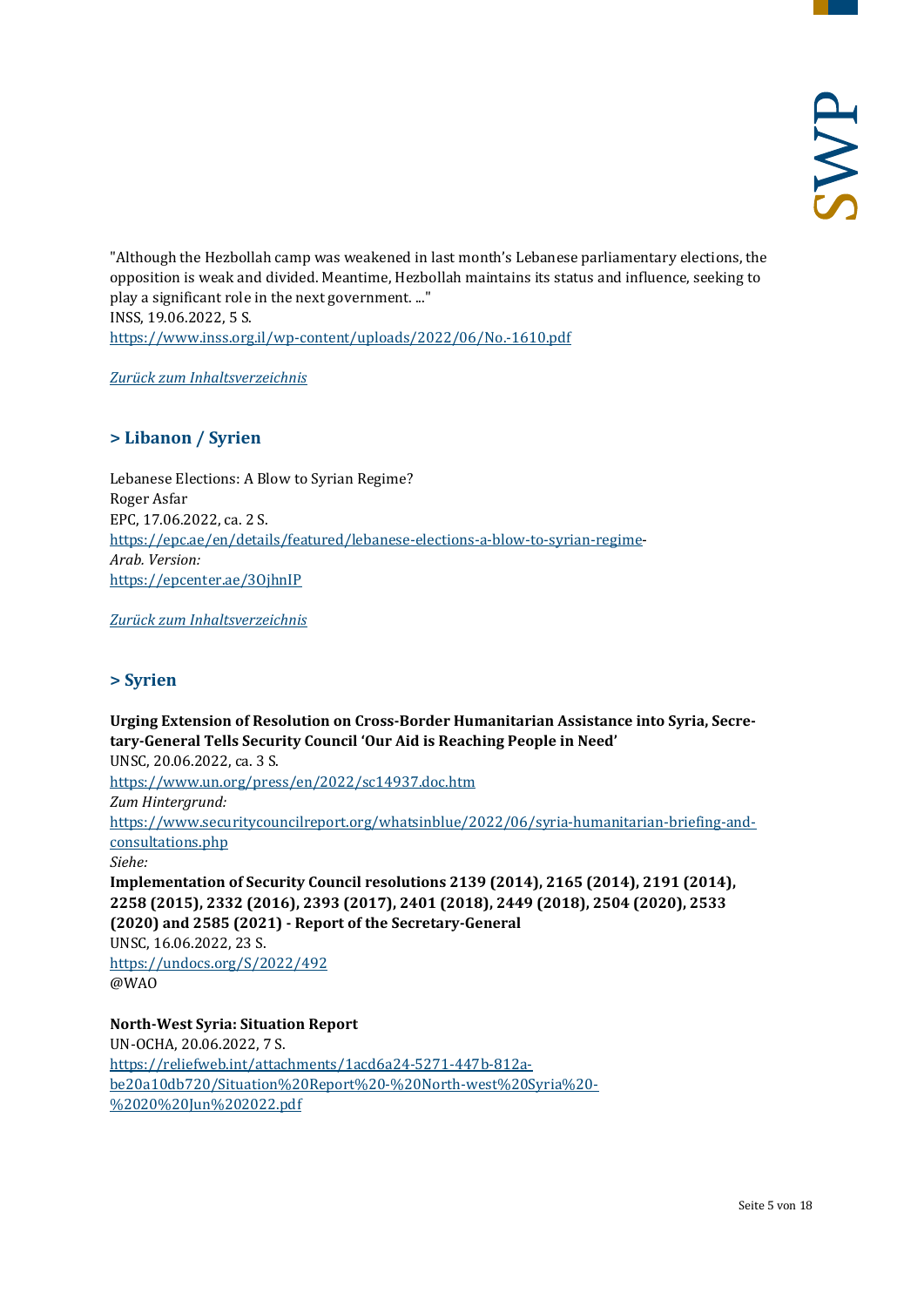UN Syria Commission of Inquiry on Syria: Member States must seize moment to establish mechanism for missing persons

UN-OHCHR, 17.06.2022

[https://www.ohchr.org/en/press-releases/2022/06/un-syria-commission-inquiry-syria-member](https://www.ohchr.org/en/press-releases/2022/06/un-syria-commission-inquiry-syria-member-states-must-seize-moment-establish)[states-must-seize-moment-establish](https://www.ohchr.org/en/press-releases/2022/06/un-syria-commission-inquiry-syria-member-states-must-seize-moment-establish)

*Siehe:*

**SYRIA'S MISSING AND DISAPPEARED: IS THERE A WAY FORWARD? - Recommendations for a Mechanism with an International Mandate**

UN-OHCHR, INDEPENDENT INTERNATIONAL COMMISSION OF INQUIRY ON THE SYRIAN ARAB REPUBLIC, 17.06.2022, 10 S.

[https://www.ohchr.org/sites/default/files/2022-06/PolicyPaperSyriasMissingAndDisap](https://www.ohchr.org/sites/default/files/2022-06/PolicyPaperSyriasMissingAndDisappeared_17June2022_EN.pdf)[peared\\_17June2022\\_EN.pdf](https://www.ohchr.org/sites/default/files/2022-06/PolicyPaperSyriasMissingAndDisappeared_17June2022_EN.pdf)

# **The EU and the Syria crisis**

EU, 06.2022, 4 S.

https://www.euneighbours.eu/sites/default/files/publications/2022-06/factsheet Syria\_digital-[FINAL.pdf](https://www.euneighbours.eu/sites/default/files/publications/2022-06/factsheet_Syria_digital-FINAL.pdf)

>>>

18th Round of 'Astana Talks' Fizzles as Guarantors Lose Momentum In: Syria Update (COAR), 20.06.2022, S. 4f. [https://coar-global.org/2022/06/20/18th-round-of-astana-talks-fizzles-as-guarantors-lose-mo](https://coar-global.org/2022/06/20/18th-round-of-astana-talks-fizzles-as-guarantors-lose-momentum/)[mentum/](https://coar-global.org/2022/06/20/18th-round-of-astana-talks-fizzles-as-guarantors-lose-momentum/)

Kurdish, Syrian, Iranian forces coordinate ahead of Turkish operation Mohammed Hardan Al Monitor, 17.06.2022, ca. 2 S. [https://www.al-monitor.com/originals/2022/06/kurdish-syrian-iranian-forces-coordinate-ahead](https://www.al-monitor.com/originals/2022/06/kurdish-syrian-iranian-forces-coordinate-ahead-turkish-operation)[turkish-operation](https://www.al-monitor.com/originals/2022/06/kurdish-syrian-iranian-forces-coordinate-ahead-turkish-operation)

**حدود تأثیر الحرب الأوكرانیة على مستقبل العلاقات التركیة-الروسیة في شمال سوریة: حالة الوضع في جبھة إدلب** EPC, 13.06.2022, ca. 2 S. <https://epcenter.ae/39qyIkb>

#### **The Impact of the Ukraine War on Iran-Russia Relations in Syria**

Hamidreza Azizi Al Sharq Strategic Research, 17.06.2022, 10 S. <https://research.sharqforum.org/download/33382/> @WAO

Will Jordan Turn Into an Economic Outlet for Syria? Laith Qerbaa, Armenak Tokmajyan EPC, 13.06.2022, ca. 2 S. <https://epc.ae/en/details/featured/will-jordan-turn-into-an-economic-outlet-for-syria->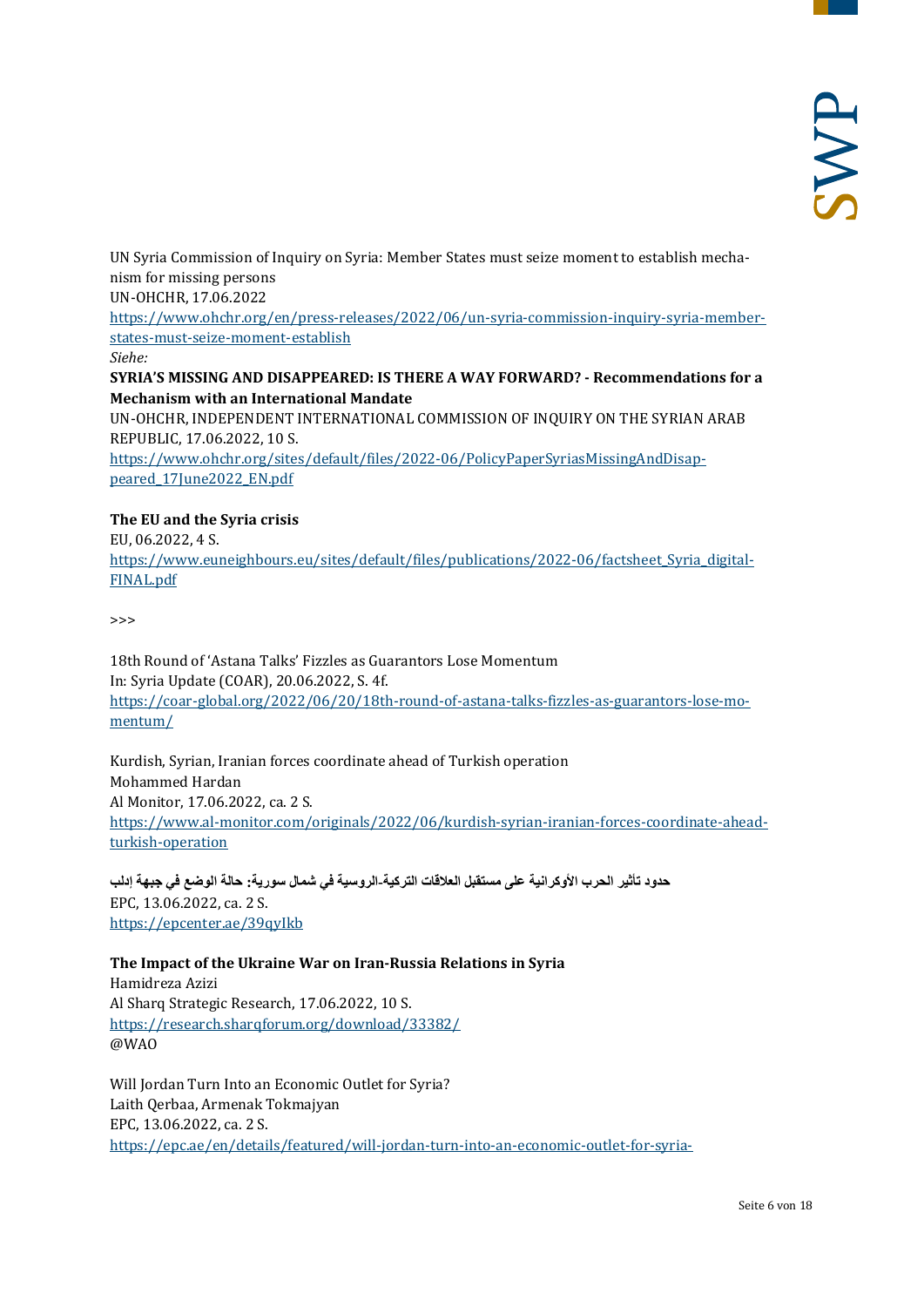**Non-governmental organisations in Aleppo: under regime control and at its service** Ziad Awad Cadmus-EUI, 06.2022, 19 S. <https://cadmus.eui.eu/bitstream/handle/1814/74603/QM-08-22-159-EN-N.pdf>

**Syrian Trade, Health and Industry in Conflict Time (2011-2021) - A study on the impact of war, public policies and sanctions** Abdulla Ibrahim (ed.) KAS, 03.2022, 105 S. [https://www.kas.de/documents/266761/0/Syrian+Trade%2C+Health+and+Industry+in+Con](https://www.kas.de/documents/266761/0/Syrian+Trade%2C+Health+and+Industry+in+Conflict+Time.pdf)[flict+Time.pdf](https://www.kas.de/documents/266761/0/Syrian+Trade%2C+Health+and+Industry+in+Conflict+Time.pdf) @WAO

**ّة في الحیاة السیاسیة السوریة ّات الدولة الأمنی تجلی د. عبد الله تركماني ود. سائد شاھین** Harmoon Center, 13.06.2022, 30 S. <https://tinyurl.com/2c5jb6ju>

**ممتلكات یھود سوریة والمطالبات الإسرائیلیة بتعویضات مأمون كیوان** Harmoon Center, 08.06.2022, ca. 3 S. <https://tinyurl.com/mvadm27s>

[Nachtrag:] The Syrian Constitutional Committee - Actor Mapping of the Small Body Vanessa Barisch, Amina El-Gamal Europäisches Zentrum für Kurdische Studien, 08.2021, 21 S. [https://power-sharing-syria.ezks.org/wp-content/uploads/2021/08/Actor-Mapping\\_FINAL-](https://power-sharing-syria.ezks.org/wp-content/uploads/2021/08/Actor-Mapping_FINAL-EN.pdf)[EN.pdf](https://power-sharing-syria.ezks.org/wp-content/uploads/2021/08/Actor-Mapping_FINAL-EN.pdf)

<span id="page-6-0"></span>*[Zurück zum Inhaltsverzeichnis](#page-0-0)*

# **> Irak**

Experten für Anerkennung des Völkermordes an Jesiden - Menschenrechte/Anhörung BT hib, 20.06.2022, ca. 2 S. <https://www.bundestag.de/presse/hib/kurzmeldungen-899816> *Video und Stellungnahmen:* <https://www.bundestag.de/dokumente/textarchiv/2022/kw25-pa-menschenrechte-880198>

>>>

Online Event: The political crisis in Iraq: Any hope for change?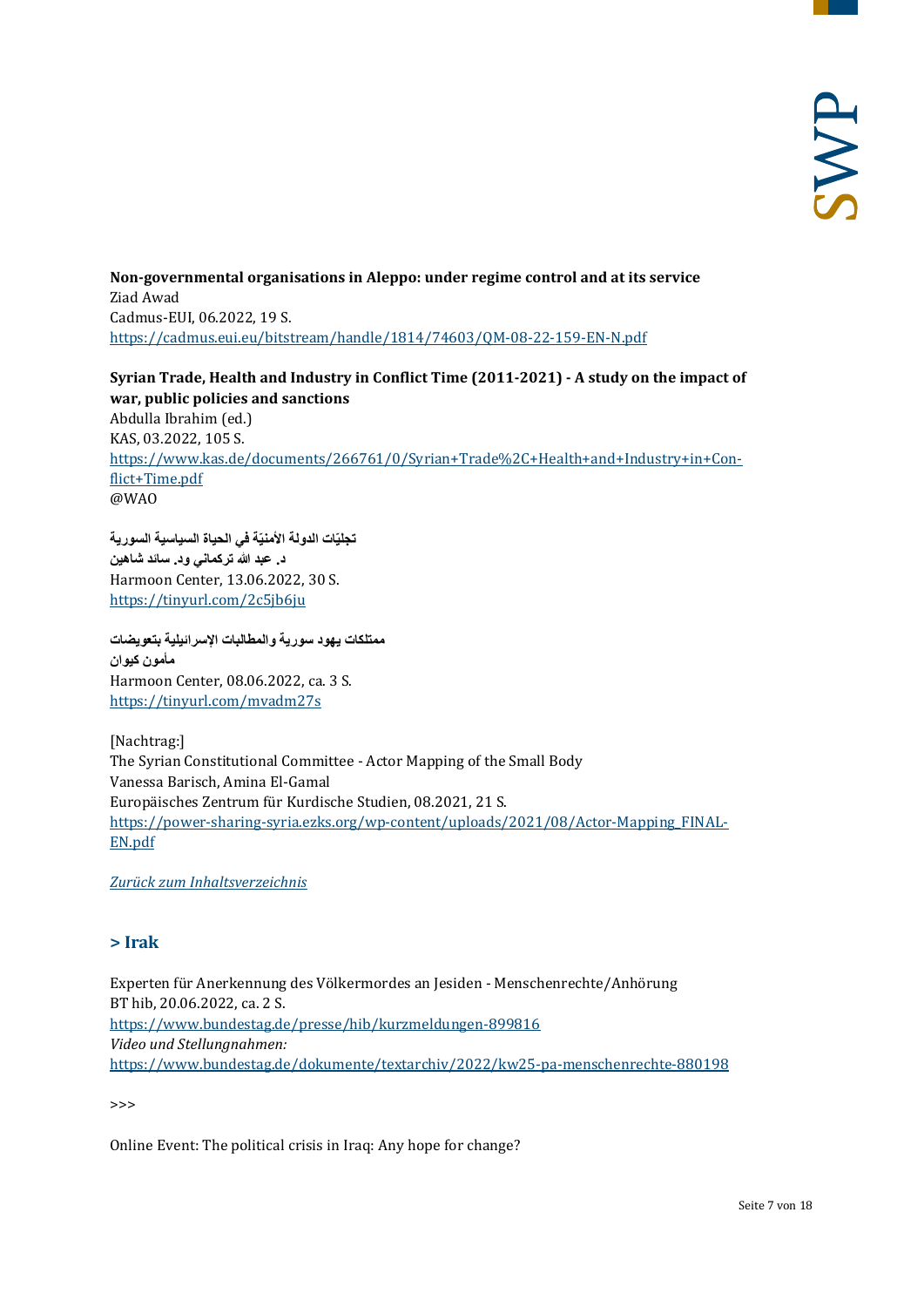Akeel Abbas, Marsin Alshamary, Harith Hasan, Zeinab Shuker CEIP, 23.06.2022, 16:00 - 17:30 EEST *Übersicht und Registrierung:* <https://events.ceip.org/thepoliticalcrisisiniraqanyhop>

Iraq's Political Prospects After Muqtada al-Sadr's Parliamentary Exodus Harith Hasan EPC, 15.06.2022, ca. 2 S. [https://epc.ae/en/details/brief/iraq-s-political-prospects-after-muqtada-al-sadr-s-parliamentary](https://epc.ae/en/details/brief/iraq-s-political-prospects-after-muqtada-al-sadr-s-parliamentary-exodus)[exodus](https://epc.ae/en/details/brief/iraq-s-political-prospects-after-muqtada-al-sadr-s-parliamentary-exodus) *Arab. Version:* <https://epcenter.ae/3ttkQMM>

A Post-Sadr Iraq? Douglas A. Ollivant War on the Rocks, 20.06.2022, ca. 2 S. <https://warontherocks.com/2022/06/a-post-sadr-iraq/>

Tribal Mobilisation Forces in Iraq: Subtleties of Formation and Consequential Power Dynamics Haian Dukhan "... aims to investigate the Iraqi state's utilization of tribalism to mobilize and deploy forces against its opponents. ..." In: British Journal of Middle Eastern Studies (online first), 06.2022, 15 S. *Abstract und Download für SWP:* <https://doi.org/10.1080/13530194.2022.2087599>

<span id="page-7-0"></span>*[Zurück zum Inhaltsverzeichnis](#page-0-0)*

# **> Jordanien**

Will Jordan Turn Into an Economic Outlet for Syria? Laith Qerbaa, Armenak Tokmajyan EPC, 13.06.2022, ca. 2 S. [https://epc.ae/en/details/featured/will-jordan-turn-into-an-economic-outlet-for-syria-](https://epc.ae/en/details/featured/will-jordan-turn-into-an-economic-outlet-for-syria)

Barricade the King's Highway! Deteriorating Core-Periphery Relations, Mobilization, and Repression in Jordan's Hinterland Daniel P. Brown In: The Journal of the Middle East and Africa (online first), 06.2022, 22 S. *Abstract und Download für SWP:* <https://doi.org/10.1080/21520844.2022.2071542>

*[Zurück zum Inhaltsverzeichnis](#page-0-0)*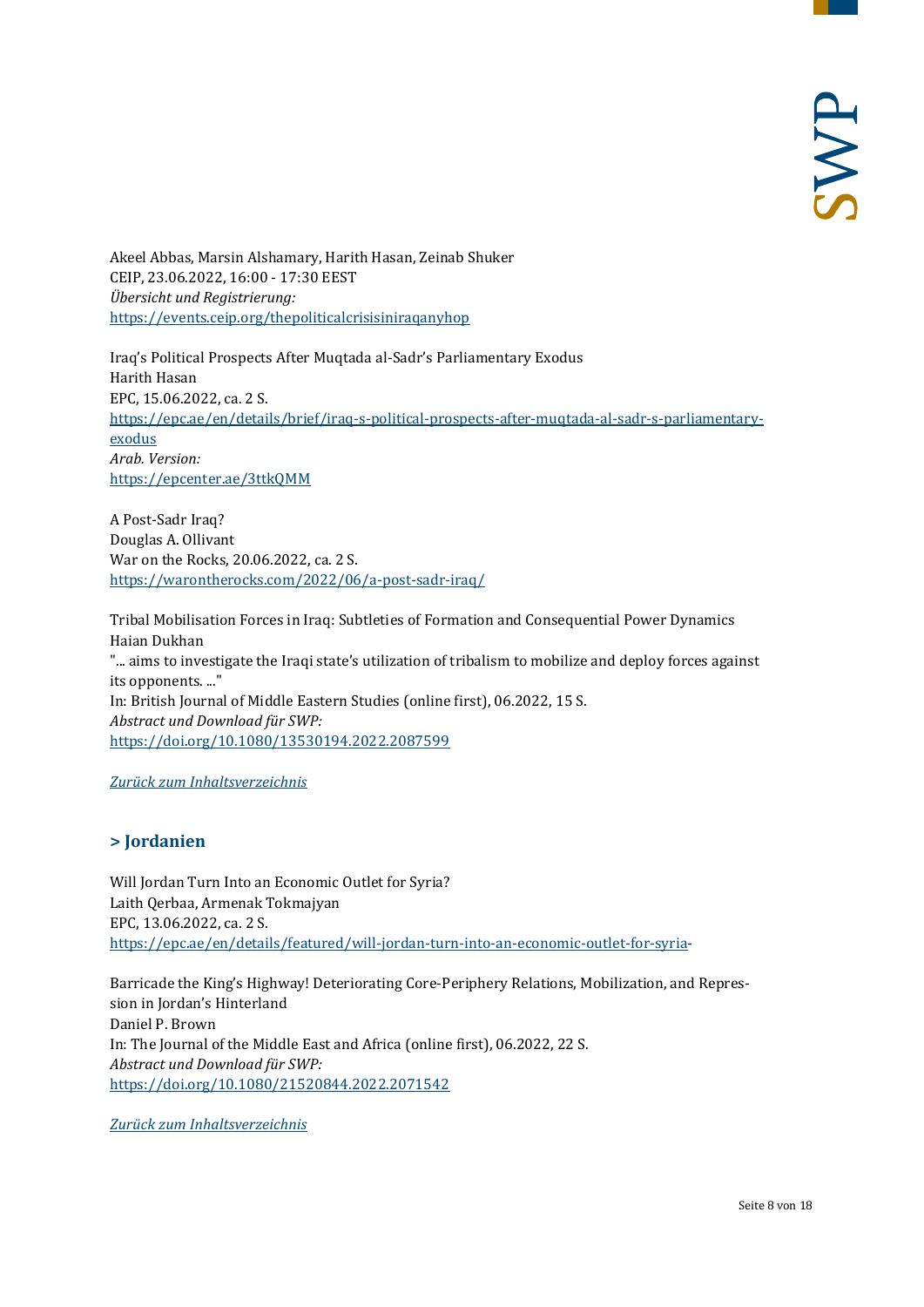# <span id="page-8-0"></span>**> Golfstaaten / GKR**

#### **Council approves conclusions on a strategic partnership with the Gulf**

EU, 20.06.2022

[https://www.consilium.europa.eu/en/press/press-releases/2022/06/20/council-approves-con](https://www.consilium.europa.eu/en/press/press-releases/2022/06/20/council-approves-conclusions-on-a-strategic-partnership-with-the-gulf/)[clusions-on-a-strategic-partnership-with-the-gulf/](https://www.consilium.europa.eu/en/press/press-releases/2022/06/20/council-approves-conclusions-on-a-strategic-partnership-with-the-gulf/) *Siehe:* **Council conclusions on a strategic partnership with the Gulf**

EU, 20.06.2022, 9 S. <https://data.consilium.europa.eu/doc/document/ST-10038-2022-INIT/en/pdf>

GCC Secretary General Participates in the Qatar Economic Forum GKR, 21.06.2022 [http://www.gcc-sg.org/ar-sa/MediaCenter/NewsCooperation/News/Pages/news2022-6-21-](http://www.gcc-sg.org/ar-sa/MediaCenter/NewsCooperation/News/Pages/news2022-6-21-3.aspx) [3.aspx](http://www.gcc-sg.org/ar-sa/MediaCenter/NewsCooperation/News/Pages/news2022-6-21-3.aspx)

>>>

Urbanisme: Pays du Golfe. Le tout-voiture dérape face au défi climatique Sebastian Castelier Orient XXI, 21.06.2022, ca. 3 S. [https://orientxxi.info/magazine/pays-du-golfe-le-tout-voiture-derape-face-au-defi-clima](https://orientxxi.info/magazine/pays-du-golfe-le-tout-voiture-derape-face-au-defi-climatique,5690)[tique,5690](https://orientxxi.info/magazine/pays-du-golfe-le-tout-voiture-derape-face-au-defi-climatique,5690)

>>>

From #Hashtags to Legislation: Engagement and Support for Economic Reforms in the Gulf Cooperation Council Countries "... explores media engagement and support for economic reforms in the Gulf Cooperation Council countries using text analysis techniques on publicly available sources. ..." The World Bank, 06.2022, 50 S. <http://hdl.handle.net/10986/37568>

<span id="page-8-1"></span>*[Zurück zum Inhaltsverzeichnis](#page-0-0)*

# **> Saudi-Arabien**

**Go Big in Saudi Arabia - Biden Should Strike a New Strategic Compact With the Kingdom** Steven A. Cook, Martin Indyk FA (online), 20.06.2022, ca. 2 S. *Preview und Volltext für SWP:* <https://www.foreignaffairs.com/articles/saudi-arabia/2022-06-20/go-big-saudi-arabia>

Visiting Riyadh: a look at Saudi Arabia's social and cultural transformations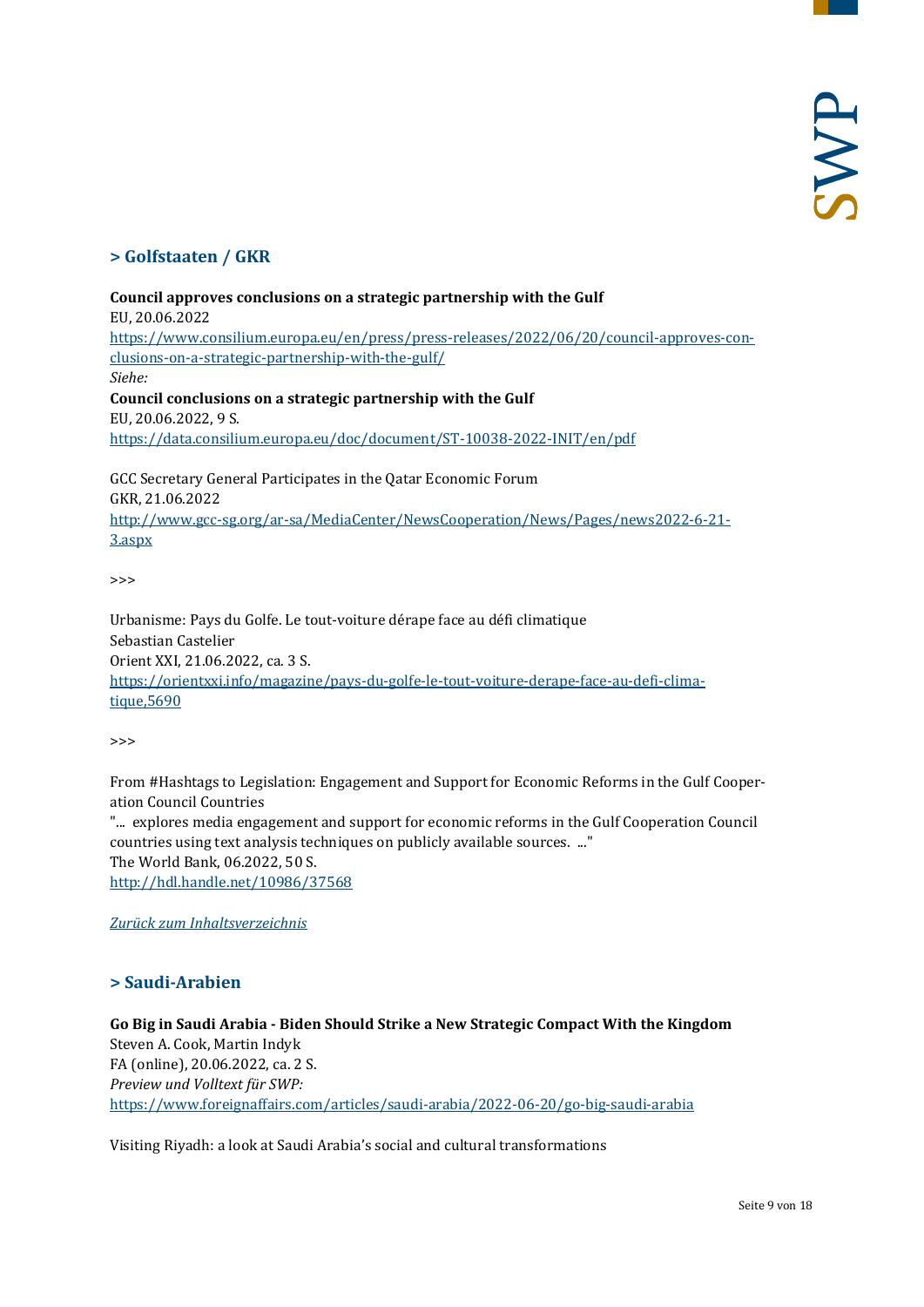Desirée Custers Stimson, 25.03.2022, ca. 3 S. [https://www.stimson.org/2022/visiting-riyadh-a-look-at-saudi-arabias-social-and-cultural-trans](https://www.stimson.org/2022/visiting-riyadh-a-look-at-saudi-arabias-social-and-cultural-transformations/)[formations/](https://www.stimson.org/2022/visiting-riyadh-a-look-at-saudi-arabias-social-and-cultural-transformations/)

<span id="page-9-0"></span>*[Zurück zum Inhaltsverzeichnis](#page-0-0)*

# **> Jemen**

U.S. Special Envoy for Yemen Lenderking's Travel to Sweden and Oman US DoS, 17.06.2022 <https://www.state.gov/u-s-special-envoy-for-yemen-lenderkings-travel-to-sweden-and-oman/>

>>>

Despite Yemen's Truce, Lasting Peace Is Still Far Off Giorgio Cafiero DAWN, 17.06.2022, ca. 2 S. <https://dawnmena.org/despite-yemens-truce-lasting-peace-is-still-far-off/>

<span id="page-9-1"></span>*[Zurück zum Inhaltsverzeichnis](#page-0-0)*

#### **> Iran**

# **US, Iran still trying to close gap on nuclear deal** Ali Hashem, Elizabeth Hagedorn "The Biden administration may be considering options for a Plan B if nuclear talks fail, but backchannel diplomacy is continuing. ..." Al Monitor, 20.06.2022, ca. 2 S. <https://www.al-monitor.com/originals/2022/06/us-iran-still-trying-close-gap-nuclear-deal>

#### **Iran on the Nuclear Brink - The End of the Deal Would Leave Only Bad Options to Thwart a Dash for the Bomb** Eric Brewer FA (online), 17.06.2022, ca. 2 S. Preview und Volltext für SWP: <https://www.foreignaffairs.com/articles/iran/2022-06-17/iran-nuclear-brink>

>>>

Iran, Kazakhstan boost trade relations with new railway network Adam Lucente Al Monitor, 20.06.2022, ca. 2 S.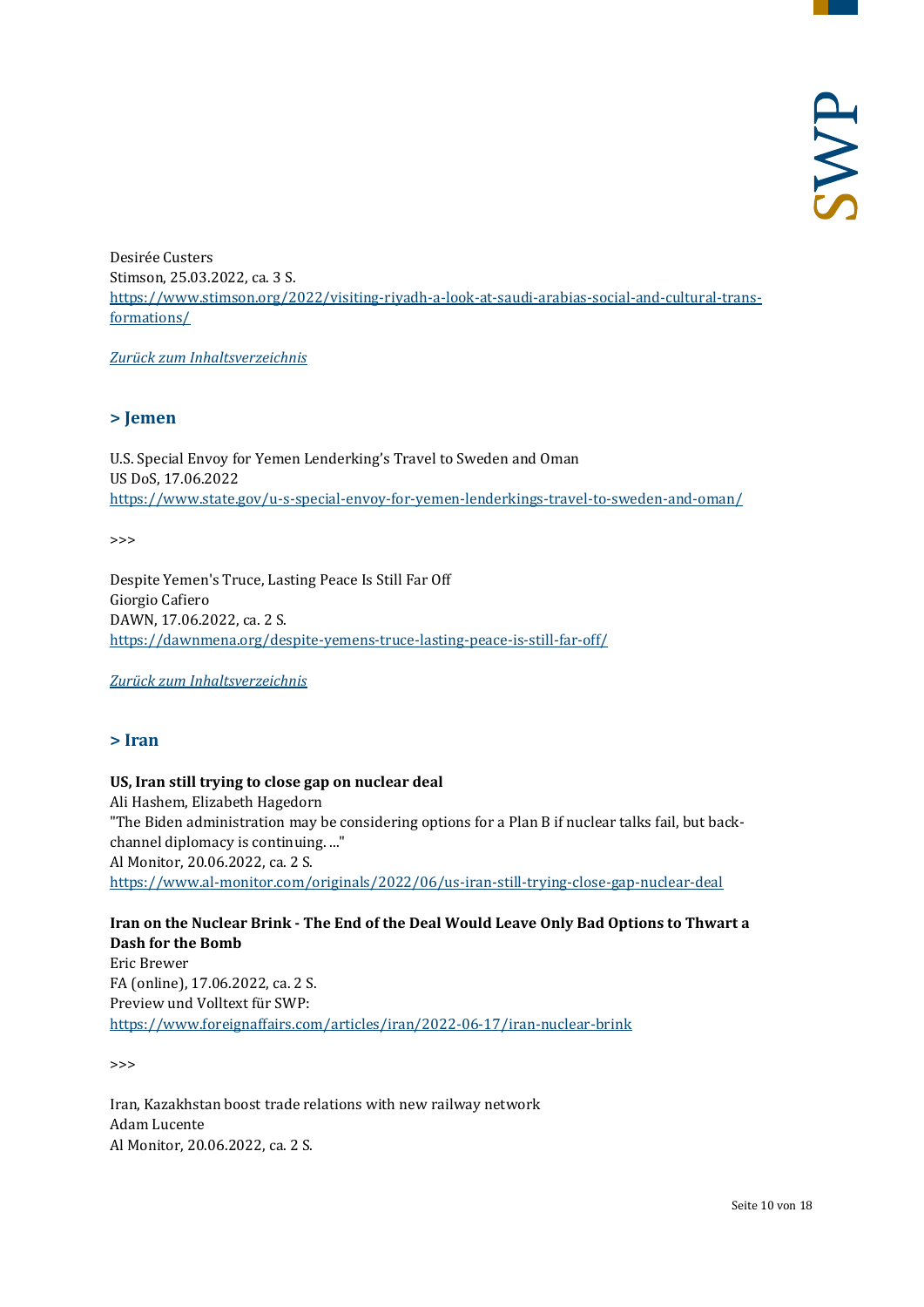#### [https://www.al-monitor.com/originals/2022/06/iran-kazakhstan-boost-trade-relations-new](https://www.al-monitor.com/originals/2022/06/iran-kazakhstan-boost-trade-relations-new-railway-network)[railway-network](https://www.al-monitor.com/originals/2022/06/iran-kazakhstan-boost-trade-relations-new-railway-network)

Iran, Russia to establish trade centers "The two countries will focus on energy-related trading and establishing a north-south corridor to rival the Suez Canal. ..." Al Monitor, 17.06.2022, 1 S. <https://www.al-monitor.com/originals/2022/06/iran-russia-establish-trade-centers>

>>>

**محاولات ترشید الأسعار في إیران، وتداعیاتھا على الاقتصاد والمجتمع** EPC, 10.06.2022, ca. 2 S. <https://epcenter.ae/3xjZrH9>

<span id="page-10-0"></span>*[Zurück zum Inhaltsverzeichnis](#page-0-0)*

# **> Ägypten**

**Joint press statement – 9th Association Council meeting between Egypt and the European Union**

EU, 20.06.2022, ca. 2 S. [https://www.consilium.europa.eu/en/press/press-releases/2022/06/20/joint-press-statement-](https://www.consilium.europa.eu/en/press/press-releases/2022/06/20/joint-press-statement-9th-association-council-meeting-between-egypt-and-the-european-union/)[9th-association-council-meeting-between-egypt-and-the-european-union/](https://www.consilium.europa.eu/en/press/press-releases/2022/06/20/joint-press-statement-9th-association-council-meeting-between-egypt-and-the-european-union/)

#### **Relations with Egypt - European Union's position for the Association Council's 9th meeting** Council of the European Union, 20.06.2022, 18 S.

<https://data.consilium.europa.eu/doc/document/ST-10435-2022-INIT/en/pdf>

EU-Egypt Association Council: Press remarks by High Representative Josep Borrell upon arrival EEAS, 19.06.2022 [https://www.eeas.europa.eu/eeas/eu-egypt-association-council-press-remarks-high](https://www.eeas.europa.eu/eeas/eu-egypt-association-council-press-remarks-high-representative-josep-borrell-upon-arrival_en)[representative-josep-borrell-upon-arrival\\_en](https://www.eeas.europa.eu/eeas/eu-egypt-association-council-press-remarks-high-representative-josep-borrell-upon-arrival_en)

# **EU-Egypt Partnership Priorities 2021-2027**

Council of the European Union, 16.06.2022, 12 S. <https://data.consilium.europa.eu/doc/document/ST-2803-2022-ADD-1/en/pdf>

Egyptian delegation arrives in Israel as part of the QIZ agreement between Israel, Egypt, and the United States [Qualified Industrial Zone (QIZ)] MFA Israel, 20.06.2022 <https://www.gov.il/en/departments/news/an-egyptian-delegation-arrived-in-israel>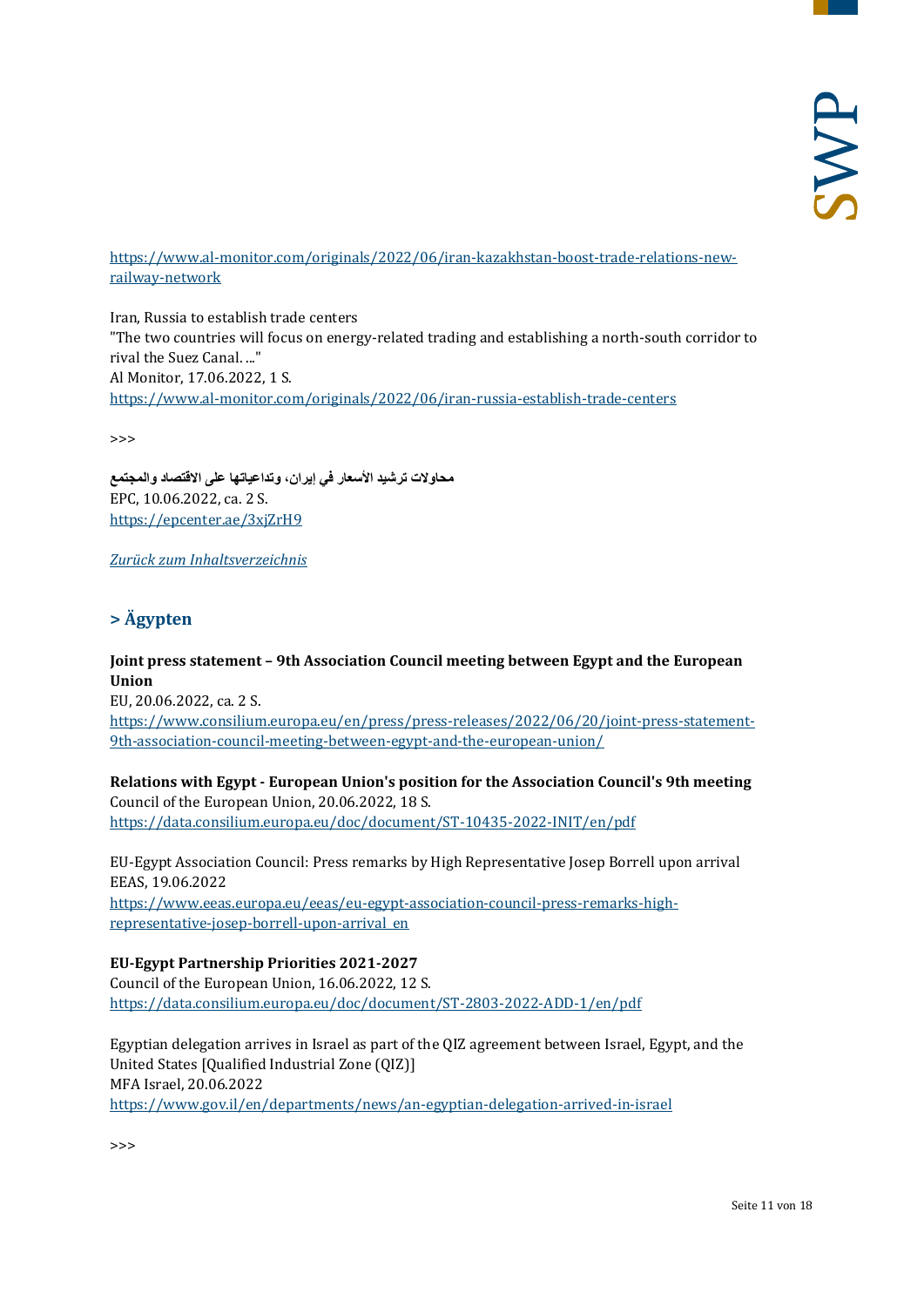Anas El-Beltagy: 19-Year-Old Student Denied Fair Trial, Remains Unjustly Imprisoned after Four Separate Acquittals Eight Years Later DAWN, 20.06.2022, ca. 25 S. [https://dawnmena.org/anas-el-beltagy-19-year-old-student-denied-fair-trial-remains-unjustly](https://dawnmena.org/anas-el-beltagy-19-year-old-student-denied-fair-trial-remains-unjustly-imprisoned-after-four-separate-acquittals-eight-years-later/)[imprisoned-after-four-separate-acquittals-eight-years-later/](https://dawnmena.org/anas-el-beltagy-19-year-old-student-denied-fair-trial-remains-unjustly-imprisoned-after-four-separate-acquittals-eight-years-later/)

Joint Statement on the Situation in Egypt on International Fair Trial Day POMED etc., 17.06.2022, ca. 3 S. <https://pomed.org/joint-statement-on-the-situation-in-egypt-on-international-fair-trial-day/>

>>>

The Sisi Doctrine: Inside Egypt's Pivot to Africa Arushi Singh "This active reconfiguration of policy has provided Cairo with the ability to collect geopolitical accolades through greater engagement in Africa and beyond. ..." The National Interest, 16.06.2022, ca. 2 S. [https://nationalinterest.org/blog/buzz/sisi-doctrine-inside-egypt%E2%80%99s-pivot-africa-](https://nationalinterest.org/blog/buzz/sisi-doctrine-inside-egypt%E2%80%99s-pivot-africa-203039)[203039](https://nationalinterest.org/blog/buzz/sisi-doctrine-inside-egypt%E2%80%99s-pivot-africa-203039)

>>>

# **From radicalisation to violence: the factors shaping Egyptian radical youths' decisions whether to take up arms**

Georges Fahmi, Nouran Ahmed Cadmus-EUI, 06.2022, 19 S. [https://cadmus.eui.eu/bitstream/handle/1814/74617/RSC\\_2022\\_49.pdf](https://cadmus.eui.eu/bitstream/handle/1814/74617/RSC_2022_49.pdf)

>>>

Exchange Rate Pass-Through, Inflation and Monetary Policy in Egypt Athar Elnagger, Christian Richter EMANES Working Paper, 05.2022, 38 S. [https://www.euneighbours.eu/sites/default/files/publications/2022-06/emanes\\_wp\\_055\\_ex](https://www.euneighbours.eu/sites/default/files/publications/2022-06/emanes_wp_055_exchange_rate_pass_through_egypt.pdf)change rate pass through egypt.pdf

<span id="page-11-0"></span>*[Zurück zum Inhaltsverzeichnis](#page-0-0)*

# **> Ägypten / Nilanrainer (GERD)**

Egypt boosts ties with Tanzania amid ongoing Nile dam dispute Hagar Hosny Al Monitor, 17.06.2022, ca. 2 S.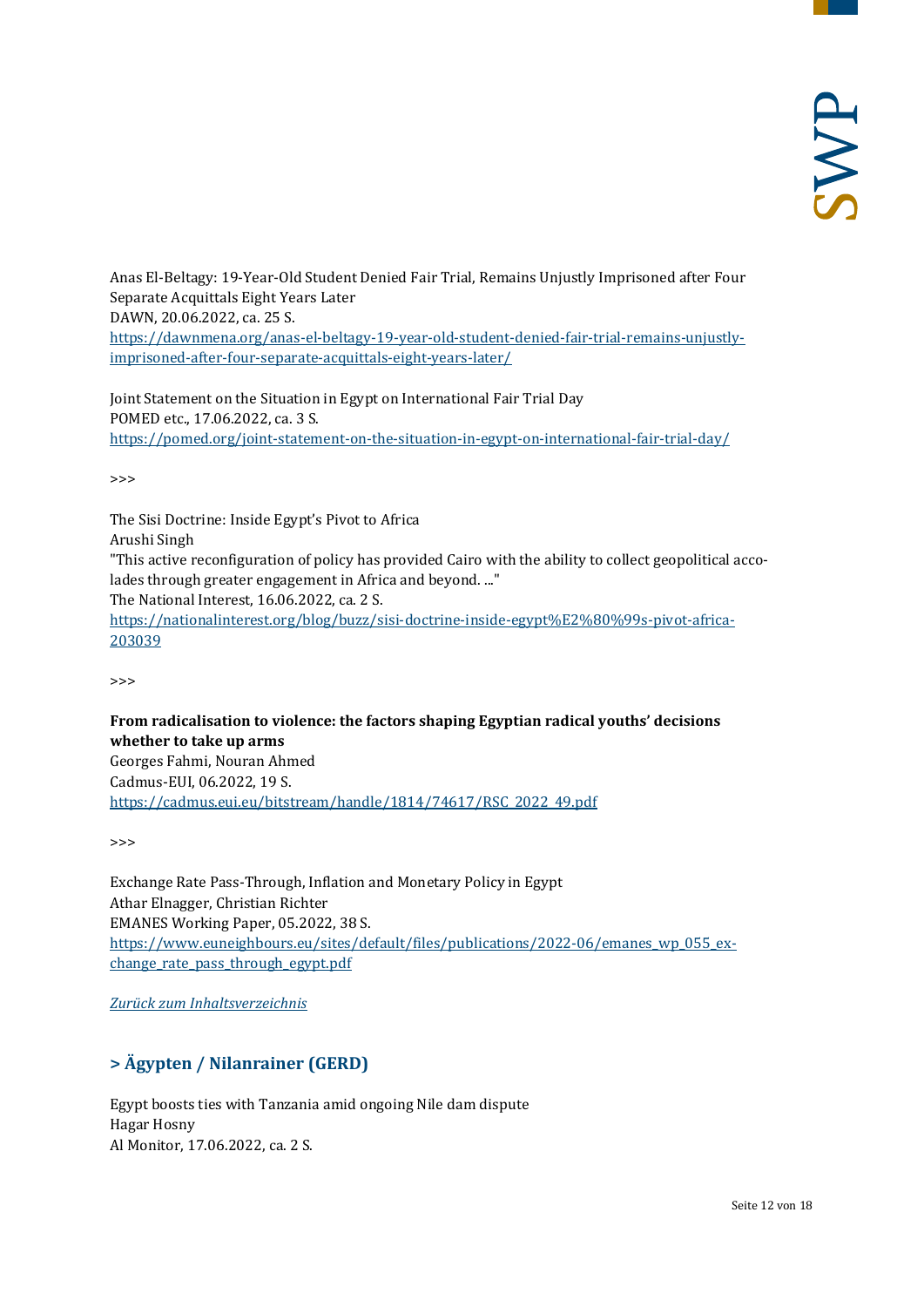[https://www.al-monitor.com/originals/2022/06/egypt-boosts-ties-tanzania-amid-ongoing-nile](https://www.al-monitor.com/originals/2022/06/egypt-boosts-ties-tanzania-amid-ongoing-nile-dam-dispute)[dam-dispute](https://www.al-monitor.com/originals/2022/06/egypt-boosts-ties-tanzania-amid-ongoing-nile-dam-dispute)

<span id="page-12-0"></span>*[Zurück zum Inhaltsverzeichnis](#page-0-0)*

#### **> Maghreb**

My Amazighitude: On the Indigenous Identity of North Africa Brahim El Guabli Jadaliyya, 14.06.2022, ca. 5 S. [https://www.jadaliyya.com/Details/44207/My-Amazighitude-On-the-Indigenous-Identity-of-](https://www.jadaliyya.com/Details/44207/My-Amazighitude-On-the-Indigenous-Identity-of-North-Africa)[North-Africa](https://www.jadaliyya.com/Details/44207/My-Amazighitude-On-the-Indigenous-Identity-of-North-Africa)

<span id="page-12-1"></span>*[Zurück zum Inhaltsverzeichnis](#page-0-0)*

# **> Libyen**

Joint Letter: Human Rights Organizations Call for Renewal of UN Fact-Finding Mission on Libya HRW etc., 17.06.2022, ca. 2 S. [https://www.hrw.org/news/2022/06/17/joint-letter-human-rights-organizations-call-renewal](https://www.hrw.org/news/2022/06/17/joint-letter-human-rights-organizations-call-renewal-un-fact-finding-mission-libya)[un-fact-finding-mission-libya](https://www.hrw.org/news/2022/06/17/joint-letter-human-rights-organizations-call-renewal-un-fact-finding-mission-libya)

<span id="page-12-2"></span>*[Zurück zum Inhaltsverzeichnis](#page-0-0)*

# **> Tunesien**

**Is Tunisia's democracy slipping away?** Raed Ben Maaouia African Arguments, 16.06.2022, ca. 2 S. <https://africanarguments.org/2022/06/is-tunisia-democracy-slipping-away/>

A Tunisian Force for the Oppressed Faces Imminent Demise Simon Speakman Cordall "How Stambali, a centuries-old tradition, offers solace to the most marginalized population, and why it is about to vanish. ..." New Lines, 16.06.2022, ca. 5 S. <https://newlinesmag.com/reportage/a-tunisian-force-for-the-oppressed-faces-imminent-demise/>

*[Zurück zum Inhaltsverzeichnis](#page-0-0)*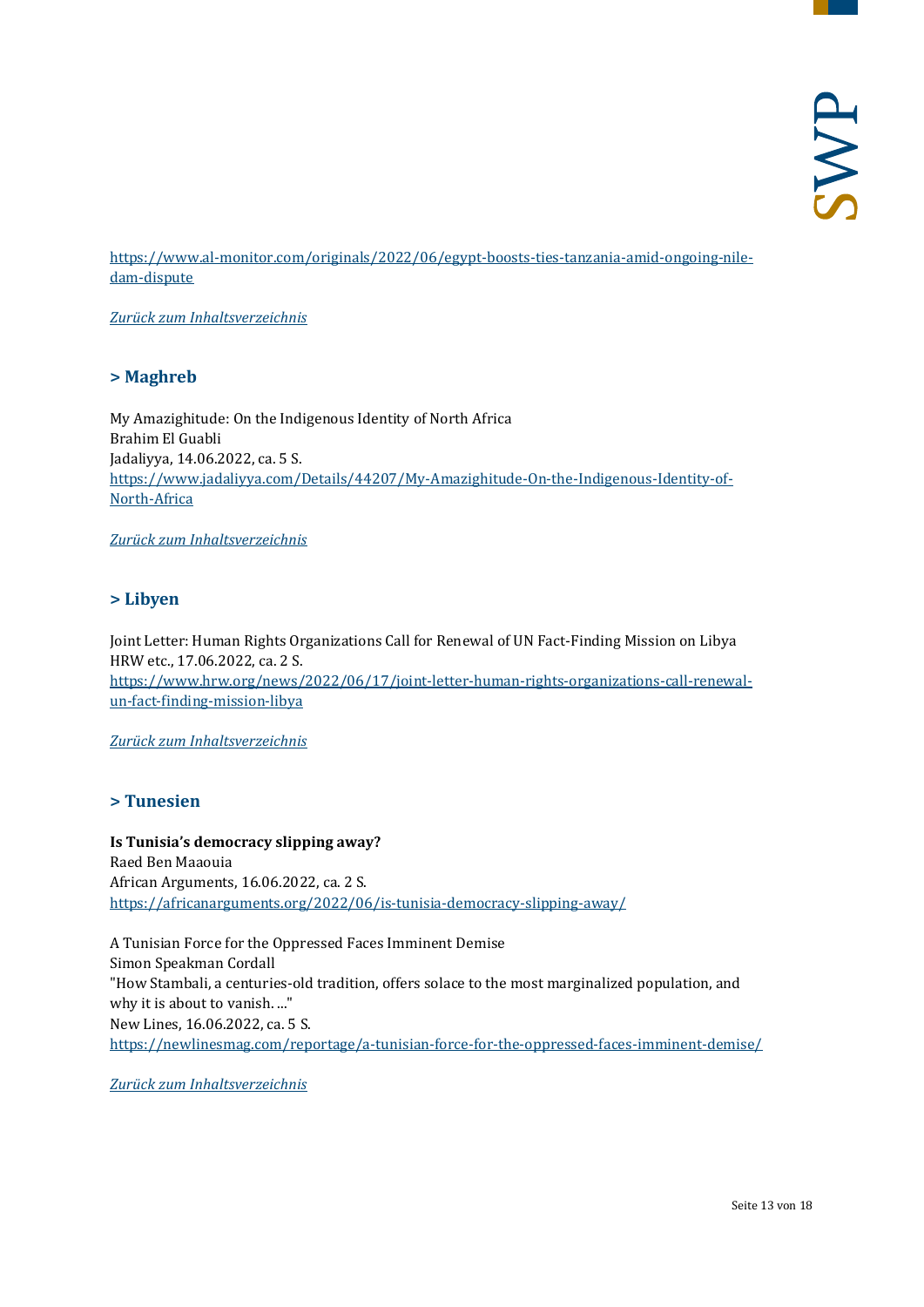# <span id="page-13-0"></span>**> Algerien**

أبو ا**لغيط يقوم بزيارة للجز**ائر استعداداً للقمة العربية المقبلة في الجزائر AL, 20.06.2022 <http://www.lasportal.org/ar/news/Pages/NewsDetails.aspx?RID=3507>

>>>

**El impacto de las medidas de Argelia sobre la economía española** Enrique Feás Real Instituto Elcano, 16.06.2022, ca. 3 S. [https://www.realinstitutoelcano.org/analisis/el-impacto-de-las-medidas-de-argelia-sobre-la](https://www.realinstitutoelcano.org/analisis/el-impacto-de-las-medidas-de-argelia-sobre-la-economia-espanola/)[economia-espanola/](https://www.realinstitutoelcano.org/analisis/el-impacto-de-las-medidas-de-argelia-sobre-la-economia-espanola/)

**Urge preservar la buena vecindad energética entre Argelia y España** Gonzalo Escribano, Ignacio Urbasos Real Instituto Elcano Blog, 13.06.2022, ca. 2 S. [https://www.realinstitutoelcano.org/comentarios/urge-preservar-la-buena-vecindad-energetica](https://www.realinstitutoelcano.org/comentarios/urge-preservar-la-buena-vecindad-energetica-entre-argelia-y-espana/)[entre-argelia-y-espana/](https://www.realinstitutoelcano.org/comentarios/urge-preservar-la-buena-vecindad-energetica-entre-argelia-y-espana/)

<span id="page-13-1"></span>*[Zurück zum Inhaltsverzeichnis](#page-0-0)*

# **> Marokko**

Soundtracks of citizenship: social and political genealogies of Moroccan hip hop Zakia Salime In: The Journal of North African Studies (online first), 06.2022, 22 S. *Abstract und Download für SWP:* <https://doi.org/10.1080/13629387.2022.2089125>

<span id="page-13-2"></span>*[Zurück zum Inhaltsverzeichnis](#page-0-0)*

# **> AL (Arabische Liga)**

أبو ا**لغيط يقوم بزيارة للجز**ائر استعداداً للقمة العربية المقبلة في الجزائر AL, 20.06.2022 <http://www.lasportal.org/ar/news/Pages/NewsDetails.aspx?RID=3507>

*[Zurück zum Inhaltsverzeichnis](#page-0-0)*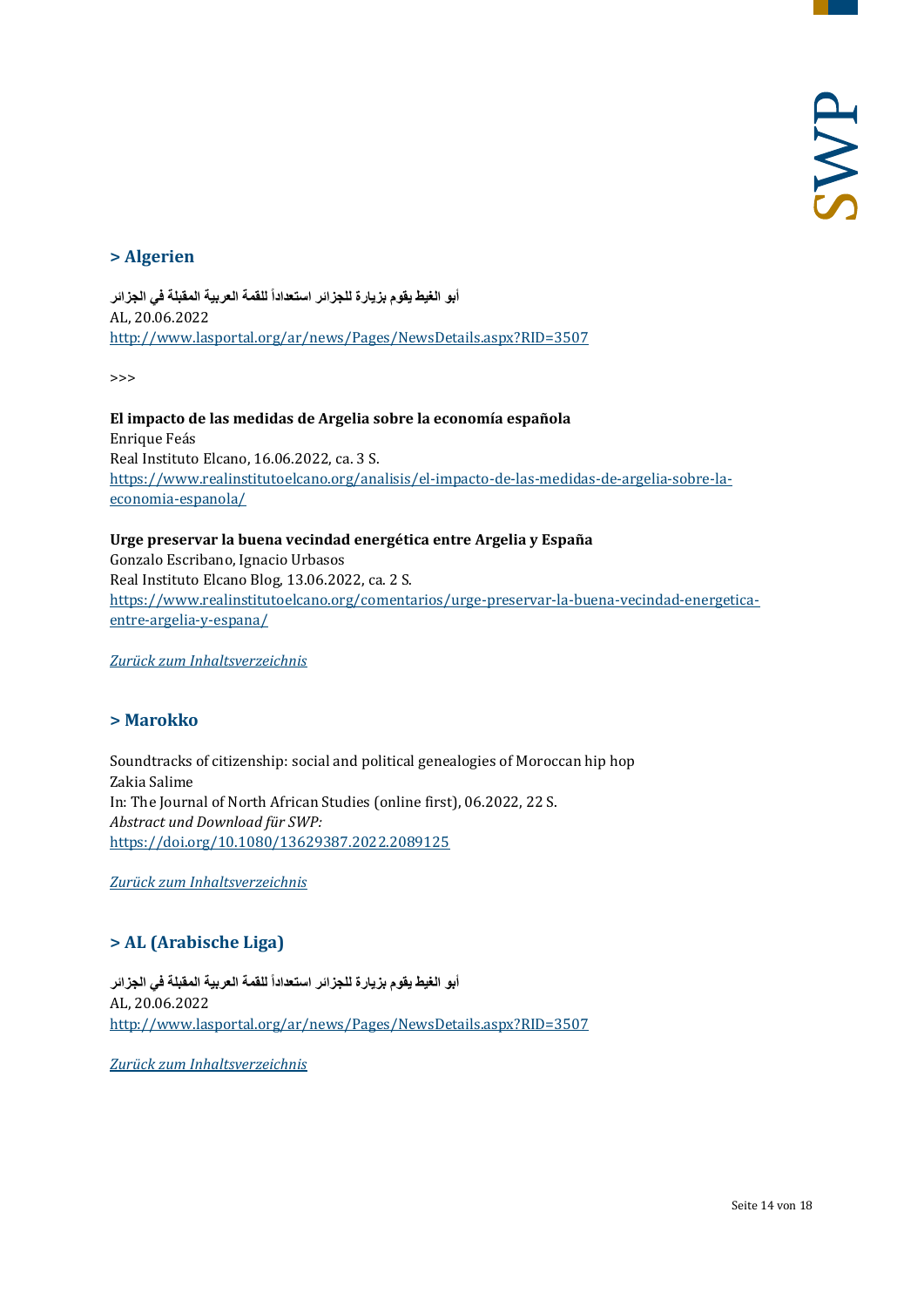# <span id="page-14-0"></span>**> EU - Mittelmeerraum / MENA-Region**

**Factsheets on European neighbourhood policy-South countries: 2022 edition** - Algeria, Egypt, Israel, Jordan, Lebanon, Libya, Morocco, Palestine, Syria and Tunisia EUROSTAT, 06.2022, 22 S. [https://www.euneighbours.eu/sites/default/files/publications/2022-06/KS0522148ENN.en\\_.pdf](https://www.euneighbours.eu/sites/default/files/publications/2022-06/KS0522148ENN.en_.pdf)

<span id="page-14-1"></span>*[Zurück zum Inhaltsverzeichnis](#page-0-0)*

# **> EU - Mittelmeerraum / MENA-Region / Afrika: Migrationspolitik / Flüchtlinge**

UN expert urges UK to halt transfer of asylum seekers to Rwanda UN-OHCHR, 17.06.2022, ca. 2 S. [https://www.ohchr.org/en/press-releases/2022/06/un-expert-urges-uk-halt-transfer-asylum](https://www.ohchr.org/en/press-releases/2022/06/un-expert-urges-uk-halt-transfer-asylum-seekers-rwanda)[seekers-rwanda](https://www.ohchr.org/en/press-releases/2022/06/un-expert-urges-uk-halt-transfer-asylum-seekers-rwanda)

<span id="page-14-2"></span>*[Zurück zum Inhaltsverzeichnis](#page-0-0)*

# **> USA - MENA-Region**

**Hearing: The Biden Administration's Policy Objectives in the Middle East and North Africa** US House, 22.06.2022 Übersicht, Downloads und Webcast (ab 23.06.2022): <https://foreignaffairs.house.gov/2022/6/biden-admin-policy-objectives-in-mena-region>

<span id="page-14-3"></span>*[Zurück zum Inhaltsverzeichnis](#page-0-0)*

# **> Russland / Ukraine - MENA-Region**

**The Russian War against Ukraine: Middle East Food Security at Risk** Eckart Woertz GIGA Focus Middle East, 05.2022, 7 S. [https://www.giga-hamburg.de/en/publications/giga-focus/the-russian-war-against-ukraine-mid](https://www.giga-hamburg.de/en/publications/giga-focus/the-russian-war-against-ukraine-middle-east-food-security-at-risk)[dle-east-food-security-at-risk](https://www.giga-hamburg.de/en/publications/giga-focus/the-russian-war-against-ukraine-middle-east-food-security-at-risk)

<span id="page-14-4"></span>*[Zurück zum Inhaltsverzeichnis](#page-0-0)*

# **> Staat / Gesellschaft / politische Akteure (MENA-Region)**

*Buchhinweis:*

**Striking From the Margins: State, Religion, and Devolution of Authority in the Middle East**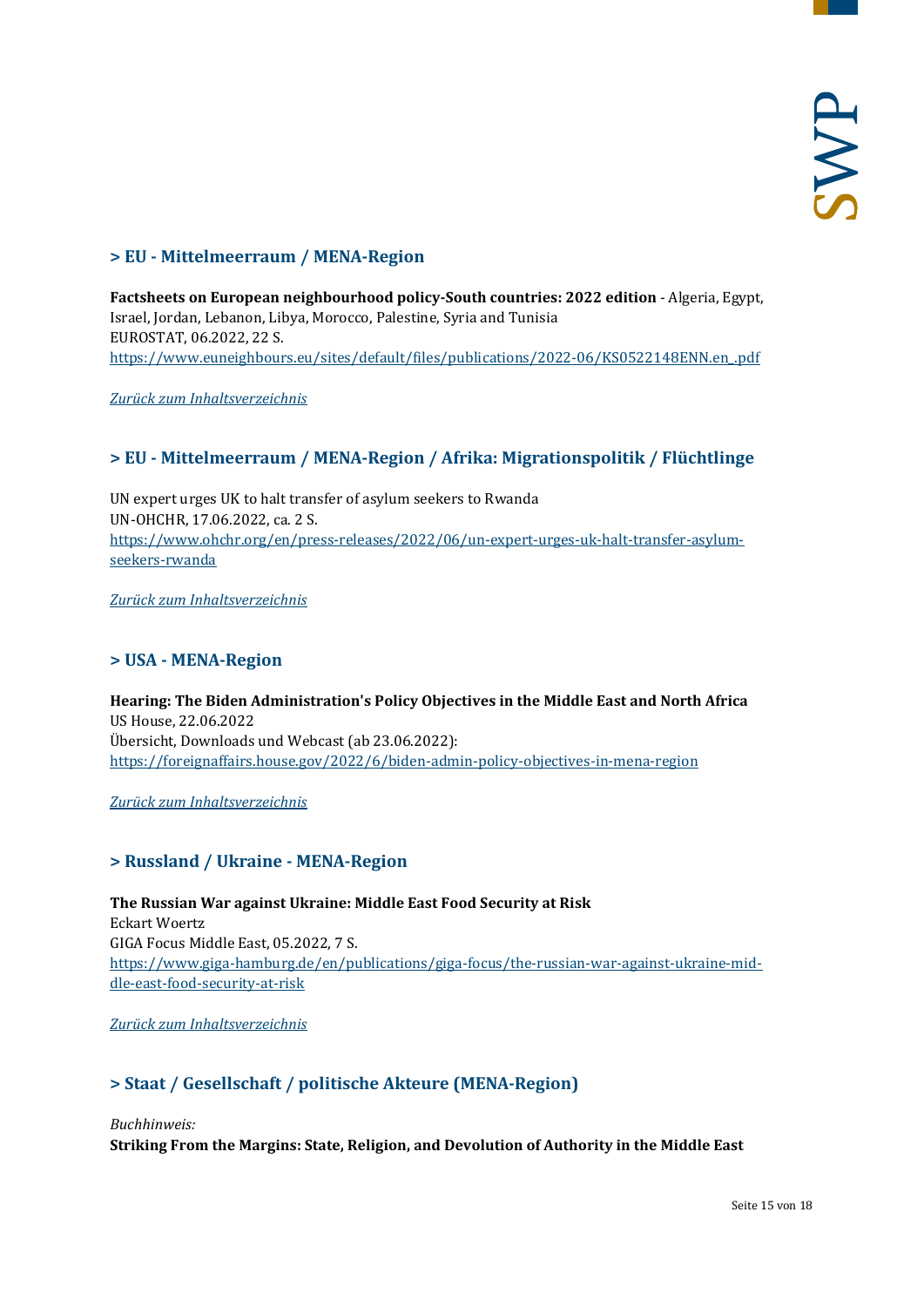Aziz Al-Azmeh, Nadia Al-Bagdadi, Harout Akdedian, Harith Hasan (eds.) London (Saqi Books), 05.2021, 352 S. *Übersicht und Bestellung:* <https://saqibooks.com/books/saqi/striking-from-the-margins/> *Kurzbesprechung:* [https://www.foreignaffairs.com/reviews/capsule-review/2022-04-19/striking-margins-state-reli](https://www.foreignaffairs.com/reviews/capsule-review/2022-04-19/striking-margins-state-religion-and-devolution-authority-middle)[gion-and-devolution-authority-middle](https://www.foreignaffairs.com/reviews/capsule-review/2022-04-19/striking-margins-state-religion-and-devolution-authority-middle)

<span id="page-15-0"></span>*[Zurück zum Inhaltsverzeichnis](#page-0-0)*

# **> Autoritäre Regime / soziale Medien (allg./global)**

**Content Moderation in autoritären Staaten - Wie soziale Medien zu Komplizen autoritärer Herrscher zu werden drohen** Paula Köhler, Daniel Voelsen SWP-Aktuell, 13.06.2022, 8 S. <https://www.swp-berlin.org/publikation/content-moderation-in-autoritaeren-staaten>

<span id="page-15-1"></span>*[Zurück zum Inhaltsverzeichnis](#page-0-0)*

# **> Islamismus / Islamisten**

Die Ausbreitung des legalistischen Islamismus in Deutschland und seine Finanzierung aus dem Ausland - Kleine Anfrage Fraktion der CDU/CSU *Vorgang und Downloads (inkl. Antwort der BR):* [https://dip.bundestag.de/vorgang/die-ausbreitung-des-legalistischen-islamismus-in-deutschland](https://dip.bundestag.de/vorgang/die-ausbreitung-des-legalistischen-islamismus-in-deutschland-und-seine-finanzierung/288001)[und-seine-finanzierung/288001](https://dip.bundestag.de/vorgang/die-ausbreitung-des-legalistischen-islamismus-in-deutschland-und-seine-finanzierung/288001)

<span id="page-15-2"></span>*[Zurück zum Inhaltsverzeichnis](#page-0-0)*

# **> Terrorismus / Jihadismus / -bekämpfung**

# **Council Conclusions on Addressing the external dimension of a constantly evolving terrorist and violent extremist threat**

EU, 20.06.2022, 18 S. <https://www.consilium.europa.eu/media/57229/st10179-en22.pdf>

EU fight against terrorism: one group and three individuals added to the EU sanctions list over terrorism

"... one group and three individuals linked to Al-Qaeda and operating in the Sahel region ..." EU, 20.06.2022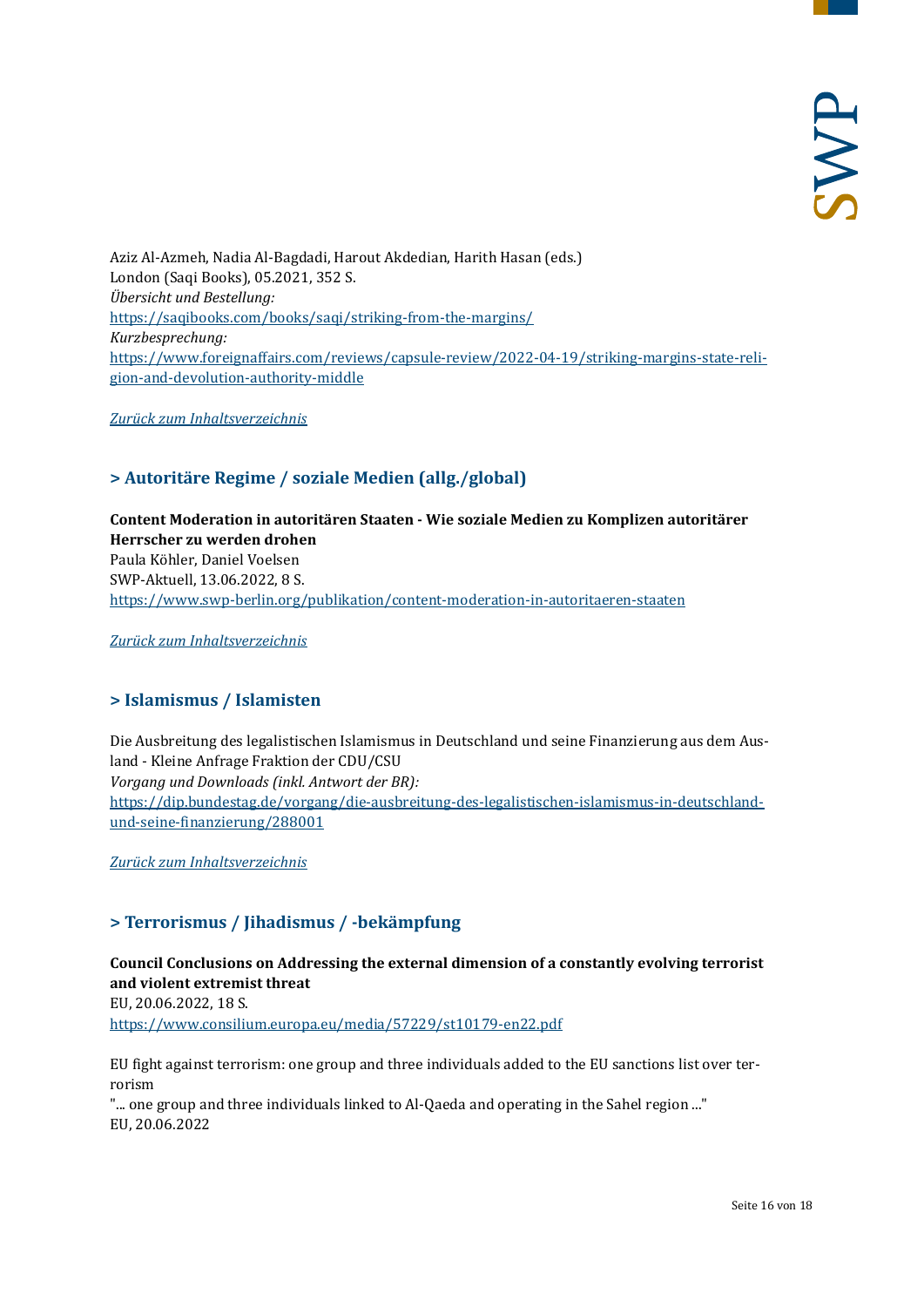[https://www.consilium.europa.eu/en/press/press-releases/2022/06/20/eu-fight-against-terror](https://www.consilium.europa.eu/en/press/press-releases/2022/06/20/eu-fight-against-terrorism-one-group-and-three-individuals-added-to-the-eu-sanctions-list-over-terrorism/)[ism-one-group-and-three-individuals-added-to-the-eu-sanctions-list-over-terrorism/](https://www.consilium.europa.eu/en/press/press-releases/2022/06/20/eu-fight-against-terrorism-one-group-and-three-individuals-added-to-the-eu-sanctions-list-over-terrorism/)

>>>

**¿Es la radicalización yihadista lo que produce islamofobia y no al revés?** Fernando Reinares Real Instituto Elcano Blog, 27.05.2022, ca. 2 S. [https://www.realinstitutoelcano.org/es-la-radicalizacion-yihadista-lo-que-produce-islamofobia-y](https://www.realinstitutoelcano.org/es-la-radicalizacion-yihadista-lo-que-produce-islamofobia-y-no-al-reves/)[no-al-reves/](https://www.realinstitutoelcano.org/es-la-radicalizacion-yihadista-lo-que-produce-islamofobia-y-no-al-reves/)

#### **Munich gives way to soccer vs. jihad**

James M. Dorsey

"... successful attacks on sporting events and personalities since Munich have struck a balance between having been perpetrated by secular and religious terrorists. This is true even if political violence since the 1980s has increasingly been perpetrated by religious rather than secular terrorists. ..."

In: Israel Affairs (online first), 06.2022, 16 S. Abstract und Download für SWP: <https://doi.org/10.1080/13537121.2022.2088121>

<span id="page-16-0"></span>*[Zurück zum Inhaltsverzeichnis](#page-0-0)*

# **> Coronavirus-Krise / COVID-19 (allg./global)**

#### **COVID-19 and Violent Actors in the Global South: An Inter- and Cross-Regional Comparison**

André Bank, Yannick Deepen, Julia Grauvogel, Sabine Kurtenbach GIGA Working Paper, 05.2022, 55 S. [https://pure.giga-hamburg.de/ws/files/29256127/WP\\_329.pdf](https://pure.giga-hamburg.de/ws/files/29256127/WP_329.pdf)

*[Zurück zum Inhaltsverzeichnis](#page-0-0)*

#### *Dieser WebMonitor wurde in Zusammenarbeit mit Pelican Mourad erstellt.*

-- **Jürgen Rogalski** M.A.

Informationsservices Fachreferent Afrika und Mittlerer Osten Tel. +49 30 88007-318 [juergen.rogalski@swp-berlin.org](mailto:juergen.rogalski@swp-berlin.org)

**Stiftung Wissenschaft und Politik**